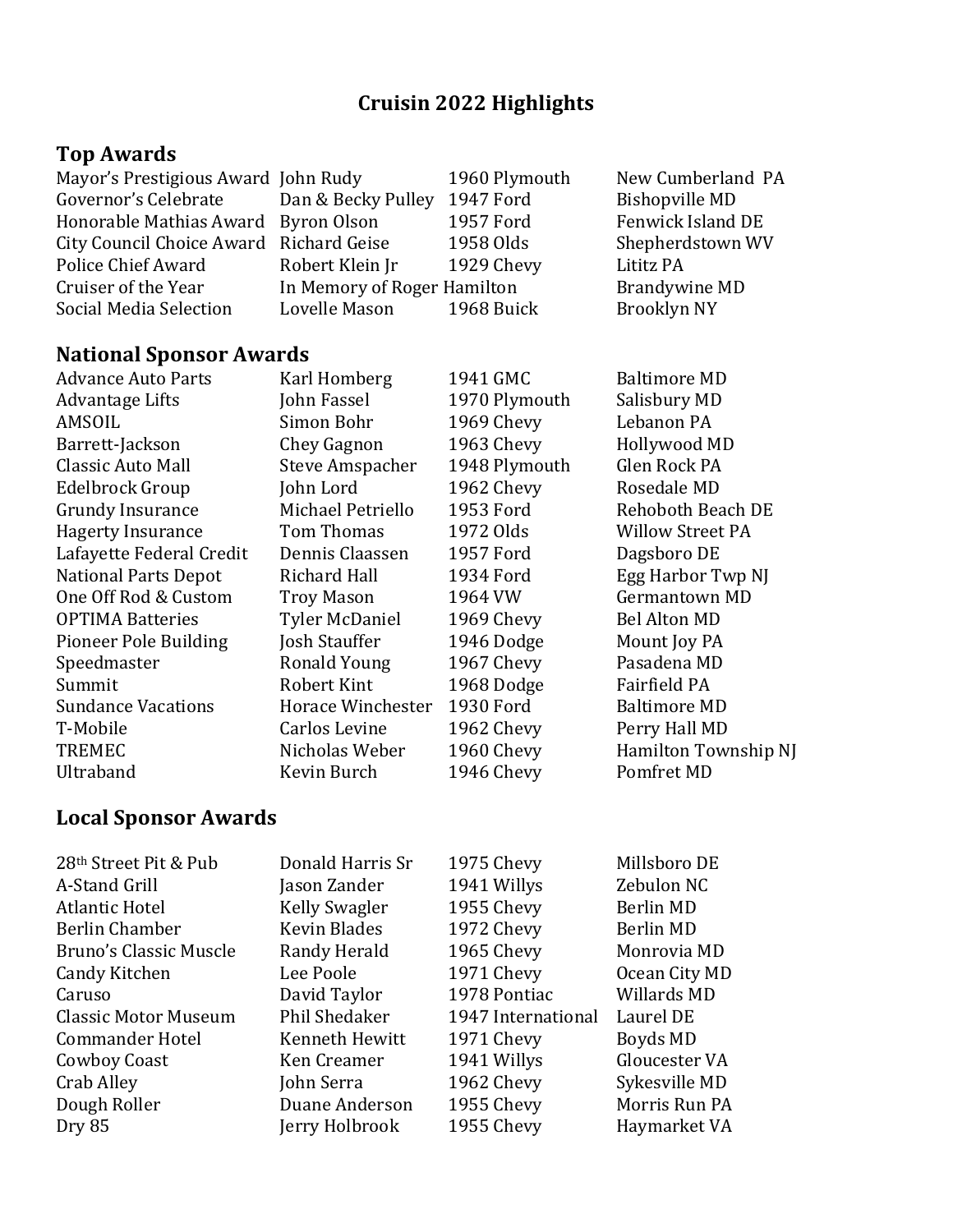Eastern Shore Lanes Lee MacKnight 1962 Chevy New Castle DE Events Apparel Lewis Stanley 1930 Ford Kingsville MD Fat Daddy's Chris Peca 1964 Chevy Dundalk MD Gold Coast Mall Steve Amspacher 1948 Plymouth Glen Rock PA The Greene Turtle David Busse 1940 Cadillac Alexandria KY HMRA Chris Smith 1968 Cadillac White Post VA Layton's Restaurant Sofia Muzzati 1967 Ford Rockville MD OC Visitors Center Phil Auld 1956 Ford Wilmington DE Outlets Ocean City **Howard Hurley** 1956 Chevy Bushwood MD Pep Boys Speedshop Tom Weidner 1975 GMC Gilbertsville PA Town of Snow Hill **Dan Namerow** 1970 Chevy **Havertown PA** Purple Moose Yankie Schultz 1953 Dodge St. Michaels MD R&M Performance Matthew Forrest 1951 Chevy Selbyville DE Seacrets **Brian Brensinger** 1965 VW Bernville PA Shenanigan's James Mooney 1972 Chevy Media PA Soriano's Maurice Donoway 1969 Dodge Delmar MD Sterling Tavern Mark Ryba 1936 International Adamstown MD Worcester County Chris Smondrowski 1937 Ford Coatesville PA

### **Club Awards**

| #1 Club                   |
|---------------------------|
| #2 Club                   |
| #3 Club                   |
| #4 Club                   |
| #5 Club                   |
| #6 Club                   |
| #7 Club                   |
| <b>Outstanding Banner</b> |
| <b>Outstanding Banner</b> |
| <b>Outstanding Club</b>   |
| Top Local Club            |

Maryland Chevelle Club Twisted Rodz of Maryland Kent Island Cruisers Chesapeake Classic Car Club Ghost Ryderz **Oueens Classic Car Club** Street Survivors of MD Susquehana Valley Vans Maryland Chevelle Club Legendary Muscle Cars OC Cruzers

#### **Artwork Contender Showcase**

| Ray Travis     | 1940 Cadillac | Stevensville MD |
|----------------|---------------|-----------------|
| Ken Morytko    | 1969 Ford     | Harrington DE   |
| Steve Gray     | 1972 Chevy    | Newark DE       |
| Sean Reed      | 1966 Shelby   | Freeport IL     |
| Mike Mitchell  | 1955 Chevy    | Rockville MD    |
| David Phillips | 1953 Chevy    | Goldston NC     |

### **Scholarship Awards**

Ean Magrone Bloomsburg PA Michael O'Donohue Byram Township NJ